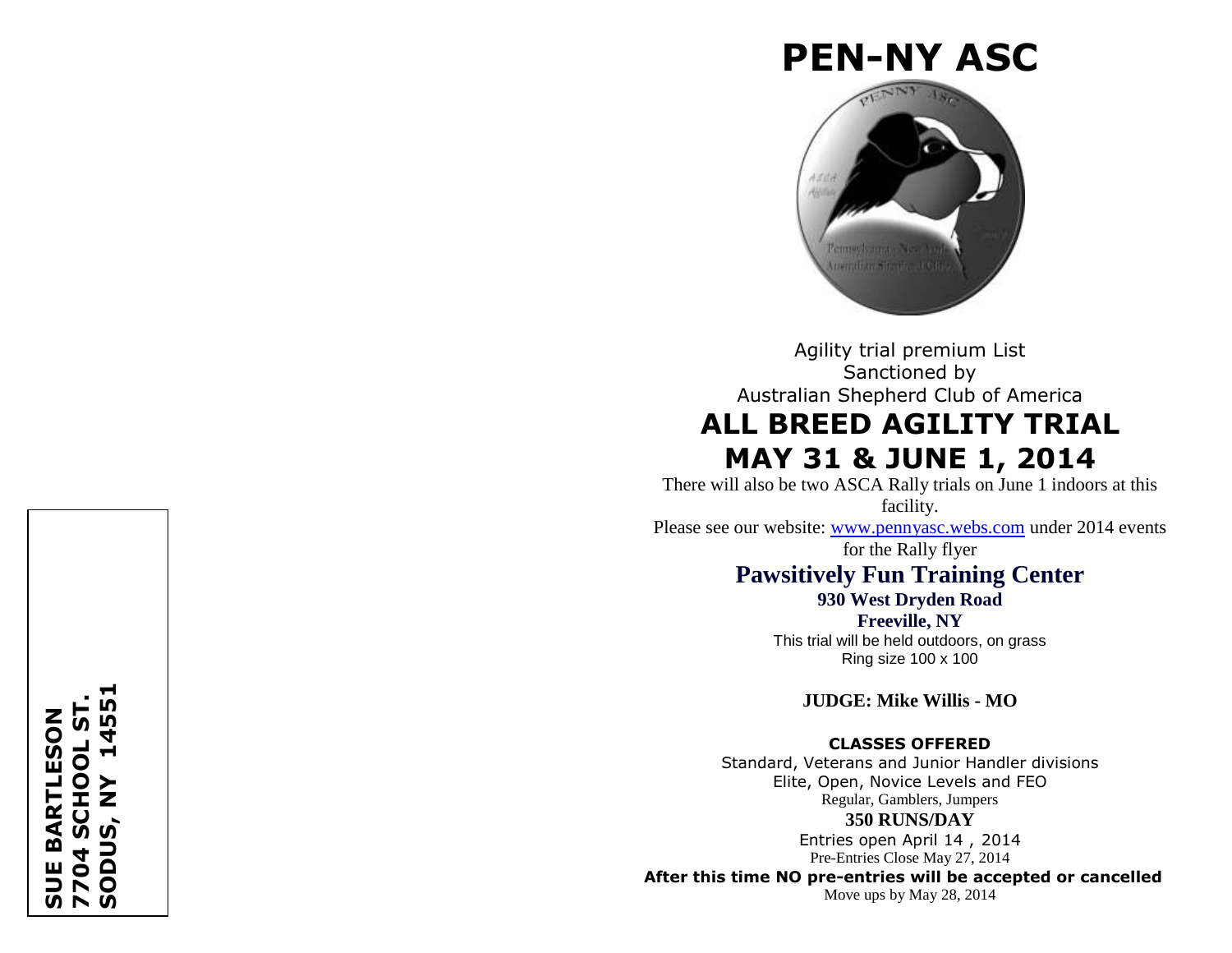# **NOTICE TO EXHIBITORS**

- This trial will be held according to ASCA regulations. Exhibitors, through submission of their entry, acknowledge that they are knowledgeable of ASCA rules and regulations, and agree to abide by all rules in effect at the time of this trial.
- ASCA, PEN-NY ASC and Pawsitively Fun Training Center will not be responsible for the loss or damage to any dog exhibited, or for the possessions of any exhibitor whether the result was by accident or any other cause. It is distinctly understood that every dog at this event is in the care and custody and control of his owner or handler during the entire time the dog is on the show premises.
- All dogs must be on a leash when not competing in the ring or at the practice jump/warm up area.
- Any exhibitor whose dogs and/or children create any unnecessary disturbances or repeatedly engage in unsafe or disruptive behavior may, at the discretion of the Show Committee be asked to leave the show site. In such a case, no refunds will be made and the ASCA office will be informed of the problem.
- Entries from individuals who are not in good standing with ASCA will not be accepted.
- Please have your dog's rabies certificate available.
- Starting 1/1/2003 for non-ASCA registered dogs In order to have ASCA qualifying legs tracked and to receive ASCA titling certificates, each non-ASCA registered dog will be required to have an ASCA Tracking Number. This is a one-time fee of \$10/dog. At the time of applying for the tracking number, the individual owner must also be an ASCA member (minimum membership type of Service). ASCA membership does not need to be maintained in subsequent years. It will be the responsibility of the owner to identify to ASCA the shows and legs earned when applying for a Tracking Number after ASCA qualifying legs have already been earned. ASCA Membership and Tracking Number Application form is included in this premium**.**
- Please include an e-mail address on entry forms to receive confirmation of preentries.
- All fees MUST be submitted in US Funds (Canadian Exhibitors please use International Postal Money Orders).
- Returned checks do not constitute a valid entry fee. Returned checks will incur a \$15 service charge.
- Conflicts between disciplines may happen if you are showing one or more dogs in multiple classes. All effort will be made to accommodate exhibitors provided the conflict has been identified to appropriate individual in each venue. However, judges do not have to delay classes for your entry.
- All poop must be picked up, bagged, and disposed of properly by the dog's handler. The Event Committee retains the right to excuse any competitor who fails to pick up after their dogs, either at the trial site or the motel.

# **RULES & REGULATIONS:**

ASCA rules: ASCA, 6091 E State Hwy 21, Bryan, TX 77808-9652. Web: www.asca.org

#### **Show Committee**

**Trial Chairperson:** Cherie Soule [lazmom1@yahoo.com](mailto:lazmom1@yahoo.com) **Trial Secretary:** Sue Bartleson [sbartleson@aol.com](mailto:sbartleson@aol.com) 315-483-2161

# **REFUNDS**

There will be no refund for entries withdrawn after the closing date, except for a dog's injury and/or illness or for bitches that come into season after the closing date. These entries will be eligible for a refund of the amount of the total entry fee less \$15. A signed letter from your veterinarian must be included with your written request. Requests must be received by the trial secretary prior to the start of the trial. There shall be no refunds for entries withdrawn in the event a dog and/or handler are dismissed from competition.

# **IMPORTANT INFORMATION ON ENTRIES:**

- Entries postmarked before the opening date of Monday, April 14, 2014 WILL NOT BE ACCEPTED
- Pre-entries must be received by Tuesday May 27, 2014
- Entries will be accepted by order of postmark.
- Do not mail your entries by any method that requires a signature.
- Entries cannot be accepted or canceled after the closing date.
- Entries must be submitted on the forms or copies of the forms supplied in this premium.
- Please double check your entry to ensure it is filled out completely and that you have signed the release form.

# **EQUIPMENT:**

Slatless teeter, rubberized slatted A-frame and dogwalk will be used. Jumps, including double, tunnels, chutes may be used at the judge's discretion. The Aframe shall be set at 5'6". Weavepoles are 24" spacing. **Electronic timing will be used at this event.**

# **MOVE-UPS**

After submitting your entry, the last day that we will be accepting move-ups for the trial will be May 27, 2014. We will accept move-ups in writing only (mail or e-mail) No changes will be accepted after this date. Day to Day move-ups will be allowed during trial in person within 30 minutes of last run on Saturday.

# **TENTATIVE SCHEDULE and CLASS ORDER:**

#### **Saturday:**

7:00 – 7:30 am – Check-in and measuring. 7:45 AM – Judges briefing & walk-thru 8:00 AM – First dog on line

#### **Sunday:**

7:00 – 7:30 am – Check-in and measuring. 7:45 AM – Judges briefing & walk-thru 8:00 AM – First dog on line

#### Saturday: Saturday: Sunday: Sunday: Sunday: Sunday: Sunday: Sunday: Sunday: Sunday: Sunday: Sunday: Sunday: Sunday: Sunday: Sunday: Sunday: Sunday: Sunday: Sunday: Sunday: Sunday: Sunday: Sunday: Sunday: Sunday: Sunday: Su

Gamblers Rd.1(Elite, Open, Novice) Gamblers Rd. 1 (Elite, Open, Novice) Gamblers Rd.2(Elite, Open, Novice) Gamblers Rd. 2 (Elite, Open, Novice) Regular Rd.1& 2(Elite, Open, Novice) Regular Rd.1& 2(Elite, Open, Novice) Jumpers Rd.1&2(Elite, Open, Novice) Jumpers Rd.1&2(Elite, Open, Novice)

The running order of classes is subject to change at the discretion of the judges and/or the host club. The final order will be included in the final confirmation.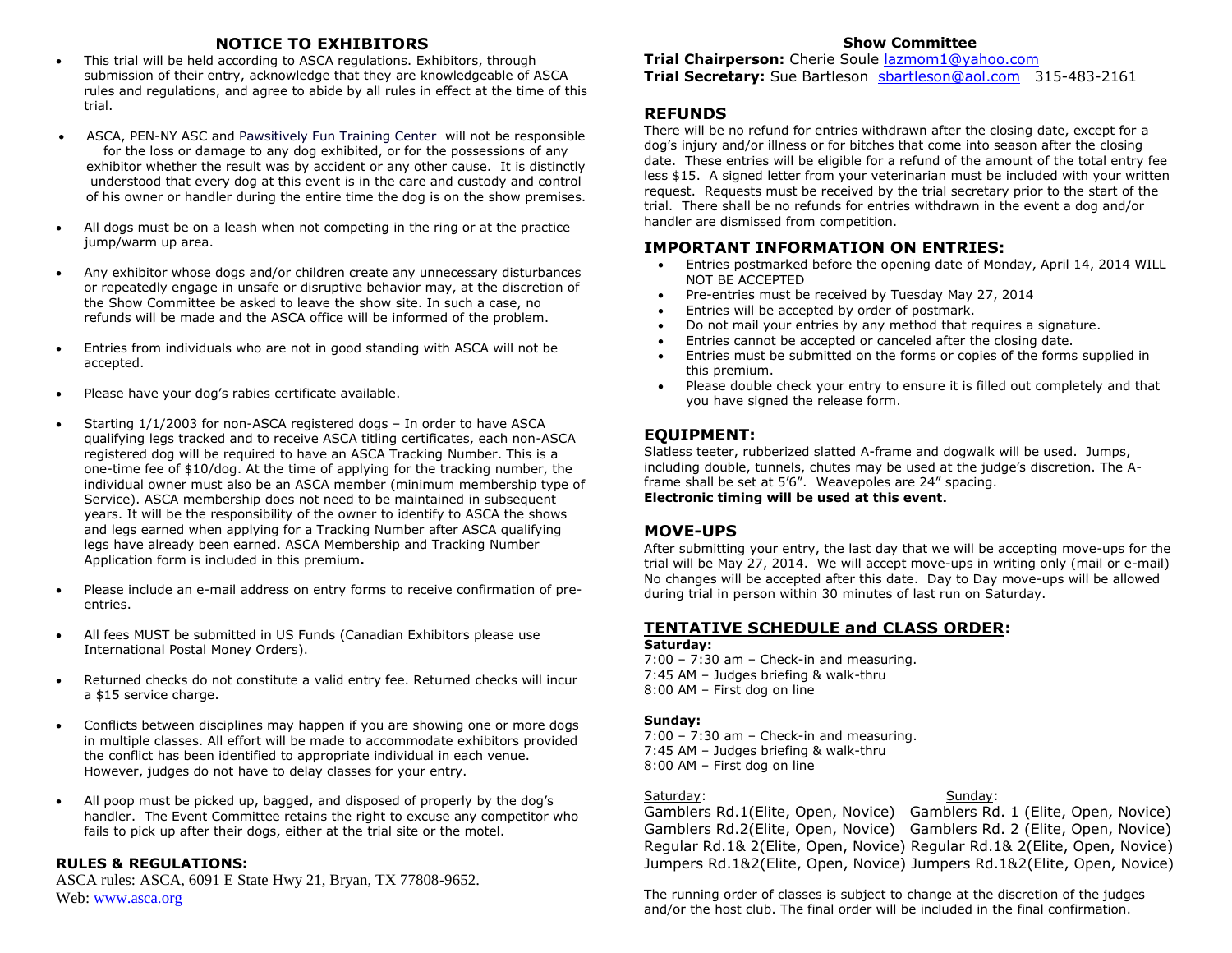#### **Awards**

Qualifying and 1st through 4th place ribbons will be awarded in each class. Placements will be combined for 20+ and 24" dogs in all divisions. A rosette will be awarded for new titles and ATCH.

#### **ACCOMMODATIONS**

(Verify that they still accept dogs, ask about fees):

| <b>Econo Lodge</b>        | 2303 N. Triphammer Rd. Ithaca, NY                                                 | 607-257-1400 |
|---------------------------|-----------------------------------------------------------------------------------|--------------|
| <b>Clarion Hotel</b>      | 1 Sheraton Dr. Ithaca, NY \$20<br>pet/stay                                        | 607-257-2000 |
| <b>Best Western</b>       | East Hill Plaza, Ithaca, NY \$15<br>pet/night                                     | 607-272-6100 |
| Inn                       | Meadow Court 529 S. Meadow St (Rt. 13) Ithaca, NY 607-273-3885<br>\$10 pet/ night |              |
| <b>Ramada Inn</b>         | 2310 Triphammer Rd. Ithaca, NY \$20<br>pet/stay                                   | 607-257-3100 |
| <b>Comfort Inn</b>        | 2 1/2 Locust Ave Cortland, NY \$10<br>pet/night                                   | 607-753-7721 |
| <b>Quality Inn</b>        | 188 Clinton Ave Cortland, NY \$20<br>pet/stay                                     | 607-756-5622 |
| Grayhaven<br><b>Motel</b> | 657 Elmira Rd. Ithaca, NY                                                         | 607-272-6434 |
| <b>Three Bears</b><br>Inn | 3 Broome St, Marathon, NY<br>25 minutes away                                      | 800-943-3131 |

#### **Some Motel courtesies to observe:**

- Cover the motel's bedding with a sheet
- If you crate your dog, please bring a towel to put under the crate to keep marks off the rug. Bring a towel to put under your dog's food dish.
- All poop must be picked up, bagged and disposed of properly by the dog's handler. The Event Committee will excuse competitors who fail to pick up after their dogs at the trial site or the motel.
- Don't leave your dog unattended, take them with you.

#### **DIRECTIONS:**

**From the South-West** - take Route 17 (I86) to Route 13 (just past Elmira), follow Rt 13 through Ithaca, approximately 3 miles out of Ithaca turn left at light onto Warren Road/Airport. Go approximately 2 miles. Turn Right onto Farrell Road. Go approximately 2 miles to Pawsitively Fun Training Center on your left.

**From the North-West** - take the Thruway to Weedsport Exit (Route 34) take Route 34 South to Lansing, as you approach Lansing you will come to a right hand curve. The Country Bumpkin Green house and Ice Cream stand will be on your right. Turn left onto Triphammer Road. Follow Triphammer Road ¾ mile, turn left onto Asbury Road. Follow Asbury Road to T. Turn right onto West Dryden Road.

Pawsitively Fun Training Center will be 1/2 mile on your right.

**From the South** - take I81 north to Whitney Point Route 79 exit, take Rt 79 north to Richford, turn right on Rt 38 to Dryden, turn left on Rt 13 \* Continue on 13 to second light, turn right onto Hanshaw Road. At end of Hanshaw Road (approximately 4 miles) turn left onto West Dryden Road. The Pawsitively Fun Training Center is approximately 3/4 mile on your right.

**From the North-East** - take the Thruway to I81 south to Rt 13 (Cortland), follow Rt 13 south to Dryden and the intersection with Rt.  $38 * (as above)$ 

#### **FOOD VENDOR:**

There will be no food vendor on site. Lunch and snacks will be provided for all workers.

# **REGISTRATION / MEASURING:**

- Saturday and Sunday between 7:00 AM and 7:30 AM
- Copies of either ASCA, NADAC or AKC height cards may either be mailed in or presented at registration for dogs entering the Small and Medium dog Classes (dog's wither height 18" and under) as well as dogs jumping in the 20" class. Otherwise they will need to be measured at registration. 20+ and 24 inch classes do not need to be measured.

#### **JUMP HEIGHTS:**

|                               |                | <b>Small Dogs</b> | <b>Medium</b><br><b>Dogs</b> | <b>Large Dogs</b> |                                               |  |  |
|-------------------------------|----------------|-------------------|------------------------------|-------------------|-----------------------------------------------|--|--|
| Dog's<br>height<br>at withers | 11" &<br>under | 14" &<br>under    | 18" &<br>Under               | $20"$ &<br>Under  | Over 20"                                      |  |  |
| Standard                      | 8"             | 12"               | 16"                          | 20''              | $20''$ + Class<br>Jumps 20"<br>(May jump 24") |  |  |
| Vets                          | 4"             | 8"                | 12"                          | 16"               | $16'' + Class$<br>Jumps 16"                   |  |  |
| Jr. Handler                   | 4" or 8"       | 8" or 12"         | 12" or 16"                   | 16" or 20"        | 16" or 20" or<br>24''                         |  |  |

- Jump Height Metric Conversions: 4" (10cm), 8" (20cm), 12" (30cm), 16" (40cm), 20" (50cm), 24" (60cm)

- A dog may be entered in a class at a jump height higher than they are eligible provided the dog is not entered in the Veteran Division classes.

- Any exhibitor whose dog measures over 20" may choose to enter the 20+ class or the optional 24" class. 20+ and 24 will be scored and placed together as one class. - Refer to the current ASCA rulebook for the current Breed Jump Height Exemption List.

# **ENTRY FEES:**

Pre-entry Fees: \$13/dog / run Weekend Package (all 12 runs for same dog): \$130 Junior Handler Fees: \$7/dog/run Junior Weekend Package (all 12 runs of same dog): \$65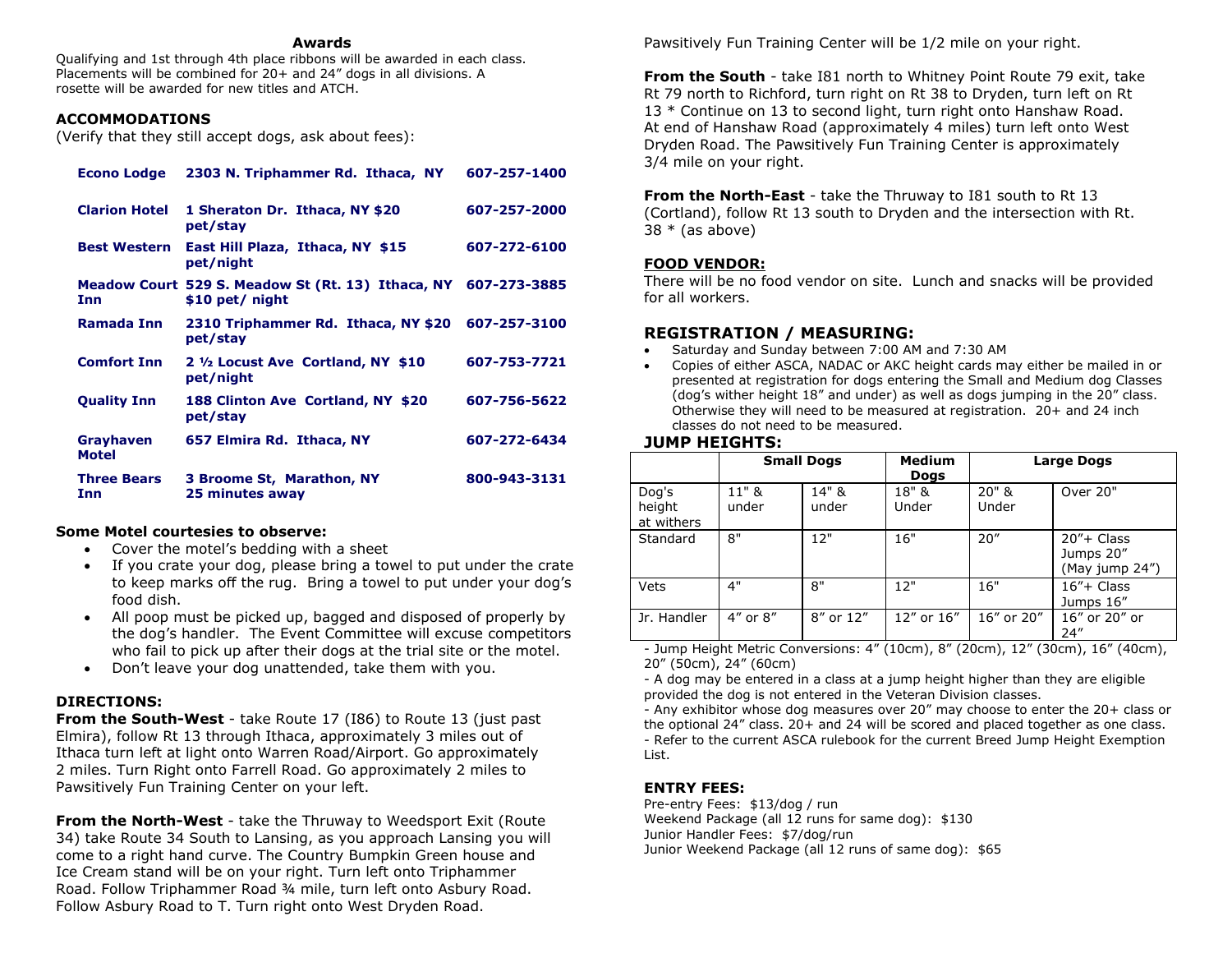

# **ASCA Service Membership and Tracking Number Application**

**Beginning 1/1/2003 for non-ASCA registered dogs** – In order to have ASCA qualifying legs tracked and to receive ASCA titling certificates, each non-ASCA registered dog will be required to have an ASCA Tracking Number. This is a onetime fee of \$10/dog. At the time of applying for the tracking number, the individual owner must also be an ASCA member (minimum membership type of 'Service' is required). ASCA membership does not need to be maintained in subsequent years. **It will be the responsibility of the owner to identify to ASCA the show(s) and leg(s) earned when applying for a Tracking Number for those ASCA qualifying legs earned from 1/1/2003 until submission of application.**  Please type or print clearly. Incomplete or illegible forms will be returned.

**Membership Application:** 

| <b>MENDERSING APP</b>                        |  |
|----------------------------------------------|--|
| $Q_{\text{max}} = \frac{1}{2}$ News $\leq 1$ |  |

| Owner's Name 1) |  |
|-----------------|--|
| Owner's Name 2) |  |

Owner's Address: \_\_\_\_\_\_\_\_\_\_\_\_\_\_\_\_\_\_\_\_\_\_\_\_\_\_\_\_\_\_\_\_\_\_\_\_\_\_\_\_\_\_\_\_\_\_\_\_\_\_\_\_

City, State, Postal Code:  $\Box$ Phone Number: \_\_\_\_\_\_\_\_\_\_\_\_\_\_\_\_\_E-mail:\_\_\_\_\_\_\_\_\_\_\_\_\_\_\_\_\_\_\_\_\_\_\_\_\_\_\_\_\_\_\_

#### **Service Membership Fee: \$10.00 per person**

(If you are interested in other membership types, go to www.asca.org) I (We) agree to abide by the ASCA Articles of Incorporation, Bylaws, and all ASCA Rules and Regulations governing the ASCA Registry and all other ASCA programs. Owner's Signature (1):\_\_\_\_\_\_\_\_\_\_\_\_\_\_\_\_\_\_\_\_\_\_\_\_\_\_\_\_\_\_\_\_\_\_\_\_\_\_\_\_\_\_\_\_\_\_\_\_

 $\Box$ 

Owner's Signature (2):

#### **Dog Information:**

**Lifetime fee for tracking number is \$10.00 per dog for ASCA Members**  Dog's Full Name: \_\_\_\_\_\_\_\_\_\_\_\_\_\_\_\_\_\_\_\_\_\_\_\_\_\_\_\_\_\_\_\_\_\_\_\_\_\_\_\_\_\_\_\_\_\_\_\_\_\_\_\_

Dog's Call Name:

Any/All Previous Registration Numbers Used: \_\_\_\_\_\_\_\_\_\_\_\_\_\_\_\_\_\_\_\_\_\_\_\_\_\_\_\_\_\_

Sex:\_\_\_\_\_\_\_\_\_\_\_\_\_\_\_\_\_\_\_\_\_\_\_ Birthdate: \_\_\_\_\_\_\_\_\_\_\_\_\_\_\_\_\_\_\_\_\_\_\_\_\_\_\_\_\_\_\_

Breed:\_\_\_\_\_\_\_\_\_\_\_\_\_\_\_\_\_\_\_\_\_\_\_\_\_\_\_\_\_\_\_\_\_\_\_\_\_\_\_\_\_\_\_\_\_\_\_\_\_\_\_\_\_\_\_\_\_\_\_\_\_

Events/Qs Earned Since 1/1/2003\_\_\_\_\_\_\_\_\_\_\_\_\_\_\_\_\_\_\_\_\_\_\_\_\_\_\_\_\_\_\_\_\_\_\_\_\_\_\_

**Mail the above completed form with check, money order or credit card to: ASCA Business Office 6091 E. State Hwy 21, Bryan TX 77808**

**Phone: 979-778-1082** 

Revised 6/1/07

# **CAMPING:**

| Tenting also available<br>Camping on: Friday Saturday<br>Total Fees: \$__________                                                                |                                                                                                                                                                                                                                |
|--------------------------------------------------------------------------------------------------------------------------------------------------|--------------------------------------------------------------------------------------------------------------------------------------------------------------------------------------------------------------------------------|
|                                                                                                                                                  |                                                                                                                                                                                                                                |
|                                                                                                                                                  |                                                                                                                                                                                                                                |
|                                                                                                                                                  | Name: when the contract of the contract of the contract of the contract of the contract of the contract of the contract of the contract of the contract of the contract of the contract of the contract of the contract of the |
|                                                                                                                                                  |                                                                                                                                                                                                                                |
|                                                                                                                                                  |                                                                                                                                                                                                                                |
|                                                                                                                                                  | Phone: ________________________________Email:___________________________________                                                                                                                                               |
|                                                                                                                                                  | Length ________________Type ________________License #___________________________                                                                                                                                               |
| Make checks payable to PEN-NY ASC.                                                                                                               |                                                                                                                                                                                                                                |
|                                                                                                                                                  | Please return camping registration form and payment no later than 05/27/14 to:                                                                                                                                                 |
| Sue Bartleson 7704 School St. Sodus, NY 14551                                                                                                    |                                                                                                                                                                                                                                |
| sbartleson@aol.com - 315-483-2161.                                                                                                               |                                                                                                                                                                                                                                |
|                                                                                                                                                  | <b>PLEASE VOLUNTEER !!</b>                                                                                                                                                                                                     |
|                                                                                                                                                  | We'd sure appreciate your help! We can't do it without you.                                                                                                                                                                    |
|                                                                                                                                                  |                                                                                                                                                                                                                                |
|                                                                                                                                                  |                                                                                                                                                                                                                                |
|                                                                                                                                                  | Please send this form with your entry!                                                                                                                                                                                         |
|                                                                                                                                                  |                                                                                                                                                                                                                                |
|                                                                                                                                                  |                                                                                                                                                                                                                                |
|                                                                                                                                                  |                                                                                                                                                                                                                                |
|                                                                                                                                                  |                                                                                                                                                                                                                                |
|                                                                                                                                                  |                                                                                                                                                                                                                                |
|                                                                                                                                                  |                                                                                                                                                                                                                                |
|                                                                                                                                                  |                                                                                                                                                                                                                                |
| <b>Work Preferences:</b>                                                                                                                         |                                                                                                                                                                                                                                |
|                                                                                                                                                  | Scribe ________ Gate Steward ________ Ring Crew _______                                                                                                                                                                        |
|                                                                                                                                                  |                                                                                                                                                                                                                                |
|                                                                                                                                                  |                                                                                                                                                                                                                                |
|                                                                                                                                                  |                                                                                                                                                                                                                                |
|                                                                                                                                                  |                                                                                                                                                                                                                                |
|                                                                                                                                                  |                                                                                                                                                                                                                                |
| (Please write Novice, Open, or Elite)<br>Saturday:                                                                                               |                                                                                                                                                                                                                                |
|                                                                                                                                                  | Regular 1 ________________ Gamblers 1 __________                                                                                                                                                                               |
| I can help on : SATURDAY ________ SUNDAY __________<br>Leash Runner _________ Course Building ________<br>I am entered in the following classes: | Regular 2 ________________ Gamblers 2 __________                                                                                                                                                                               |

Sunday:

| Regular 1  | Jumpers 1  |
|------------|------------|
| Regular 2  | Jumpers 2  |
| Gamblers 1 | Gamblers 2 |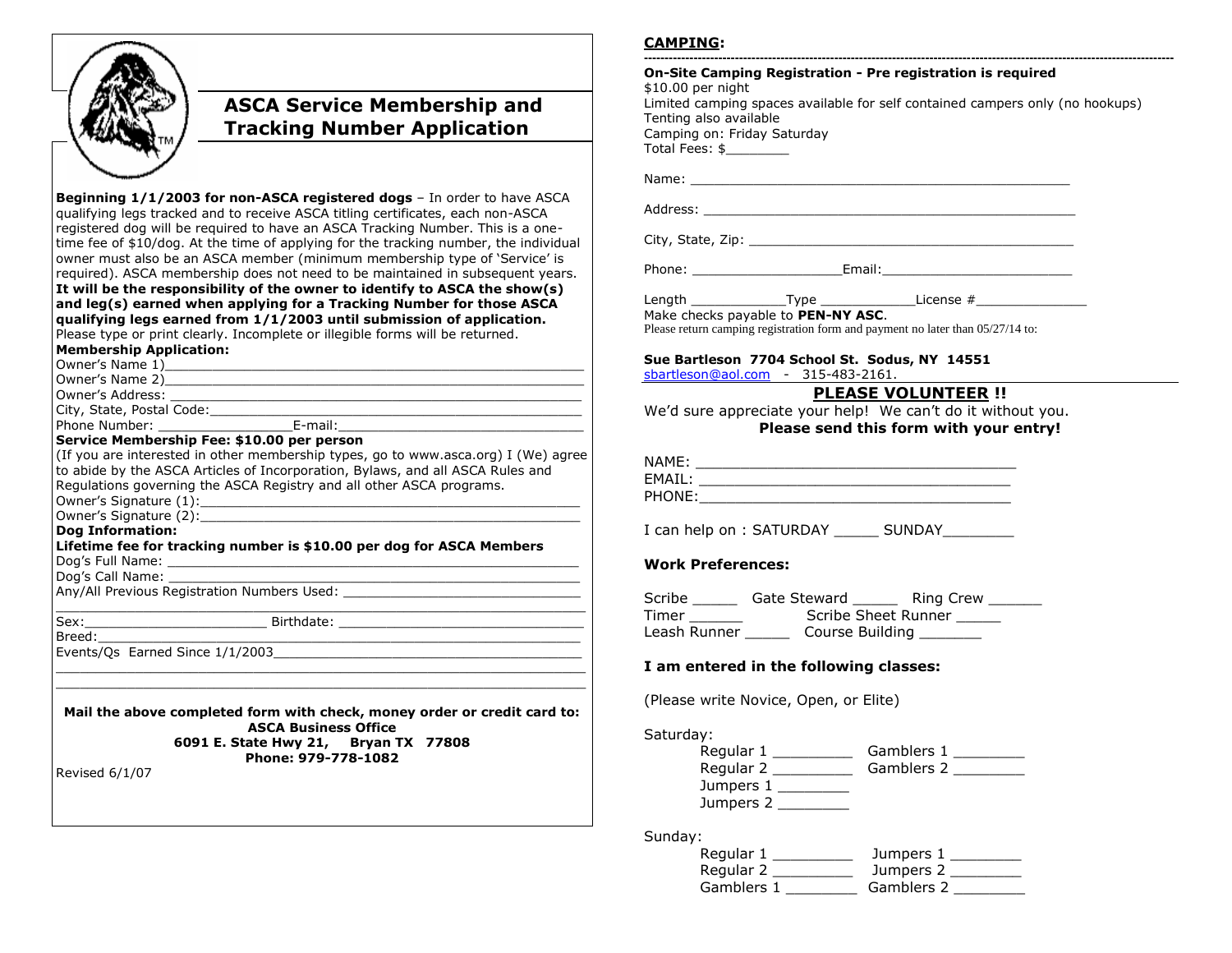#### **AGREEMENT**

The patron who signs this agreement represents that he/she is authorized to enter into this agreement on behalf of both exhibitor and the owner of entered dog. In consideration of acceptance of this entry:

1.1 As used here "ASCA" means the Australian Shepherd Club of America, Inc., its affiliate clubs and each of their members, officers, directors, employees, show chairs, show committees, and agents.

1.2 Exhibitor/owner is knowledgeable of and agrees to abide by the rules and regulations of ASCA governing sanctioned agility trials, and any other rules and regulations appearing in the premium for this event.

1.3 Exhibitor/owner certifies that the entered dog is not a hazard to persons, dogs, or property and that the entered dog's rabies vaccination is current in accordance with the requirement of the state in which the dog resides.

1.4 Exhibitor/owner acknowledges all hazards presented by the event and the event premises, including, but not limited to, the condition of the floors, stairways, halls, lighting, security measures or lack of, electrical appliances, fitting, show rings, parking areas, and the presence of unfamiliar animals and people; exhibitor and owner assume the risk of any harm arising from these.

1.5 Exhibitor/owner releases ASCA (including ASCA officers, directors, employees, and members), the Pennsylvania New York Australian Shepherd Club (including its officers, directors, members, agents, employees and event organizing committee), Pawsitively Fun Training Center (including their officers, directors, members, owners, and employees) and will defend them and hold them harmless from all present and future loss, injury, damage, claims, demands and liabilities involving the entered dog, event, or event premises. Without limiting the generality of the foregoing hold harmless provisions, exhibitor/owner hereby specifically assume sole responsibility for, and agree to indemnify and save aforementioned parties harmless from any and all loss and expenses (including legal fees) by reason of the liability imposed by law upon any of the aforementioned parties for damages because of bodily injuries, including death, at any time in consequence of my(our) participation in this event, howsoever such injury, or death may be caused, and whether or not the same may have been caused or may have been alleged to have been caused by negligence of the aforementioned parties or any of their employees or agents or any other persons.

I have read, understood, and I acknowledge the above Agreement.

| Signature of Owner/Exhibitor                                                | Date |
|-----------------------------------------------------------------------------|------|
| Signature of Parent or Legal Guardian of Minor<br>Telephone Number (______) | Date |
|                                                                             |      |

**If entry cannot be read or is incomplete, secretary can: \_\_\_\_\_\_call collect \_\_\_\_\_\_return entry \_\_\_\_\_\_e-mail**

#### **OFFICIAL AGILITY ENTRY FORM ASCA SANCTIONED ALL-BREED AGILITY TRIAL**

May  $31<sup>st</sup>$  and June  $1<sup>st</sup>$ , 2014 Pawsitively Fun Training Center Freeville, NY R*ead and sign reverse side of this form for entry to be valid.* Please use one entry form per dog. Express mail deliveries must waive recipient signature requirement. Make checks payable to: PEN-NY ASC Mail entries to: Sue Bartleson 7704 School St. Sodus, NY 14551

## ASCA REGISTRATION/TRACKING NO:\_\_\_\_\_\_\_\_\_\_\_\_\_\_\_\_\_\_\_\_\_\_\_\_\_

|                                                                                                                                                                                                                  | (Required for titles, not required for entry) |
|------------------------------------------------------------------------------------------------------------------------------------------------------------------------------------------------------------------|-----------------------------------------------|
|                                                                                                                                                                                                                  |                                               |
|                                                                                                                                                                                                                  |                                               |
|                                                                                                                                                                                                                  |                                               |
| EMAIL ADDRESS: New York State And The Manual Address of the Manual Address of the Manual Address of the Manual<br>Confirmations will ONLY be emailed. Check here to receive confirmation via postal mail: $\Box$ |                                               |
|                                                                                                                                                                                                                  |                                               |
| CIRCLE THE HEIGHT YOU WISH TO JUMP.<br>Class Height (Standard Division): 8" 12" 16" 20" 20"+ 24"<br>Class Height (Vets): 4" 8" 12" 16" 16"+<br>Class Height (Juniors): 4" 8" 12" 16" 20" 20"+                    |                                               |

20"+ is for dogs over 20" 16"+ is for Vet dogs over 20".

| <b>CLASS</b> | <b>DIVISION</b> |            |   |             | <b>LEVEL</b>    |                 |             |              | <b>DAYS</b> |            |
|--------------|-----------------|------------|---|-------------|-----------------|-----------------|-------------|--------------|-------------|------------|
|              | <b>STD</b>      | <b>VET</b> | R | F<br>Е<br>O | <b>NOV</b><br>Α | <b>NOV</b><br>в | <b>OPEN</b> | <b>ELITE</b> | <b>SAT</b>  | <b>SUN</b> |
| Regular 1    |                 |            |   |             |                 |                 |             |              |             |            |
| Regular 2    |                 |            |   |             |                 |                 |             |              |             |            |
| Gamblers 1   |                 |            |   |             |                 |                 |             |              |             |            |
| Gamblers 2   |                 |            |   |             |                 |                 |             |              |             |            |
| Jumpers 1    |                 |            |   |             |                 |                 |             |              |             |            |
| Jumpers 2    |                 |            |   |             |                 |                 |             |              |             |            |

FEES: \$13/run JR: \$7/run **TOTAL FEES ENCLOSED** \$

**Package Prices: All 12 runs/weekend (same dog) = \$130 JR: \$65** 

**\_\_\_\_ YES I CAN HELP!! Please enclose the Volunteer Sign-Up**